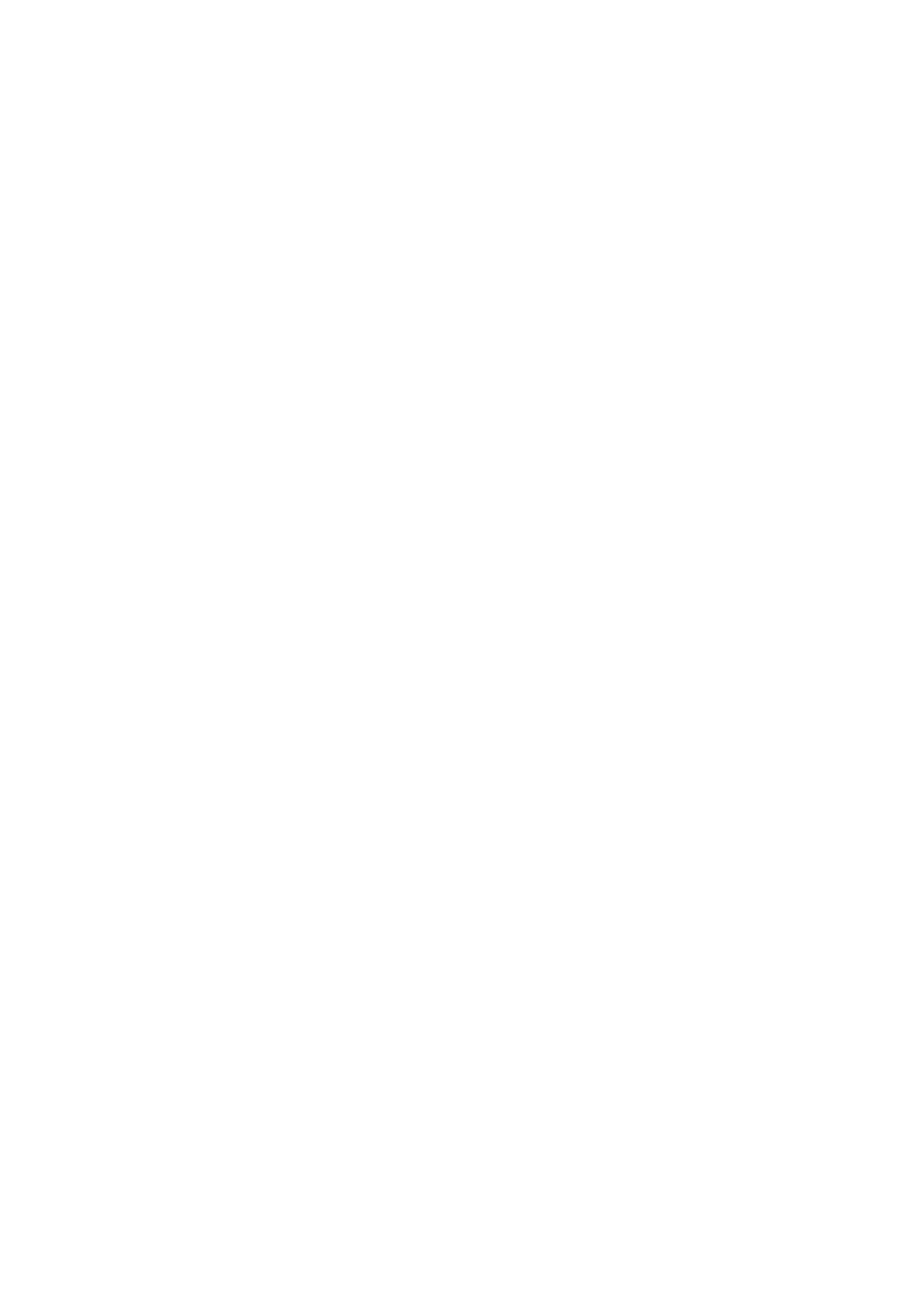### **Table of Contents**

|                                                                                                                           | . ugu          |
|---------------------------------------------------------------------------------------------------------------------------|----------------|
| PA (Polyamide) Hard wearing, good pressure resistance.                                                                    | $\overline{2}$ |
| PA12HIPHL (Polyamide) Brake hose in accordance with DIN 74324 for vehicles.                                               | 3              |
| HTRAB (TPE) Brake hose in accordance with ISO 7628:2010 for vehicles.                                                     | 4              |
| PUR (Polyurethane) Small bend radius.                                                                                     | 5              |
| PUS (CO-Polyurethane) Small bend radius.                                                                                  | 6              |
| PES (Polyethylene) Good resistance to chemicals.                                                                          | 7              |
| PV (Polyvinylchloride) Very resistant to pressure.                                                                        | 8              |
| PTFE (Polytetrafluoroethylene) Extremely good temperature and chemical properties.                                        | 9              |
| 1-PA (Polyamide + Polyvinylchloride)<br>PA hose with a protective PVC casing for use in for example welding environments. | 10             |
| PASP (Polyamide) Spiral hose in PA.                                                                                       | 11             |
| Multi-core A line containing one/several hoses and/or electrical cables.                                                  | 12             |
| PUR-DUO (Polyurethane) Two welded hoses made of PUR.                                                                      | 13             |
| PUR-DUO-SP (Polyurethane) A spring with two welded hoses made of PUR.                                                     | 14             |
| Accessories for hoses Hose cutters, clamps and T-clips etc.                                                               | 15             |

#### **Hose guide**

Ranking our hoses (1 is best).

| <b>Type</b> | <b>UV</b><br>stabilised | <b>Halogen free</b> | <b>Bend radius</b> | Pressure       | Low<br>temperature | High temper-<br>ature | Chemical<br>resistance <sup>*</sup> | Price          |
|-------------|-------------------------|---------------------|--------------------|----------------|--------------------|-----------------------|-------------------------------------|----------------|
| PA          | <b>YES</b>              | <b>YES</b>          | 3                  | 2              | $\overline{2}$     | 3                     | 3                                   | 3              |
| <b>PUR</b>  | N <sub>0</sub>          | <b>YES</b>          | $\overline{2}$     | 5              | $\overline{2}$     | 3                     | 6                                   | $\mathfrak{p}$ |
| <b>PUS</b>  | <b>YES</b>              | <b>YES</b>          |                    | 3              | $\overline{2}$     | $\mathfrak{p}$        | 5                                   | $\mathcal{L}$  |
| <b>PES</b>  | N <sub>O</sub>          | <b>YES</b>          | $\mathbf{3}$       | $\overline{4}$ | $\overline{2}$     | $\overline{4}$        | $\mathfrak{p}$                      |                |
| PV          | N <sub>0</sub>          | N <sub>0</sub>      | $\overline{4}$     |                | 3                  | 4                     | 4                                   | 4              |
| <b>PTFE</b> | <b>YES</b>              | YES (white)         | $\frac{1}{4}$      | $\mathcal{P}$  |                    |                       |                                     | 5              |

\* Comparisons regarding chemical resistance are only a rough guide. Lower ranked materials tolerate certain chemicals better than higher ranked materials. Check using chemical resistance tables or ask our technical department.

#### INFORMATION

*UV stabilised* = Most plastics are degraded by UV rays. The impact is restricted by the depth of material that the light penetrates. Thin and unpigmented material is more sensitive. Black is best. The resistance can be improved by the addition of antioxidants, UV-stabilisers or pigment that absorbs the light. Smoke (soot) is an excellent UV-stabiliser. Side effects of UV light are discolouration, reduced mechanical strength and cracking.

*Halogen free* = Is more for the safety aspect because it gives off significantly less and less harmful smoke in the event of a fire, which also means less risk of injury and damage to electronic equipment) in the event of a fire.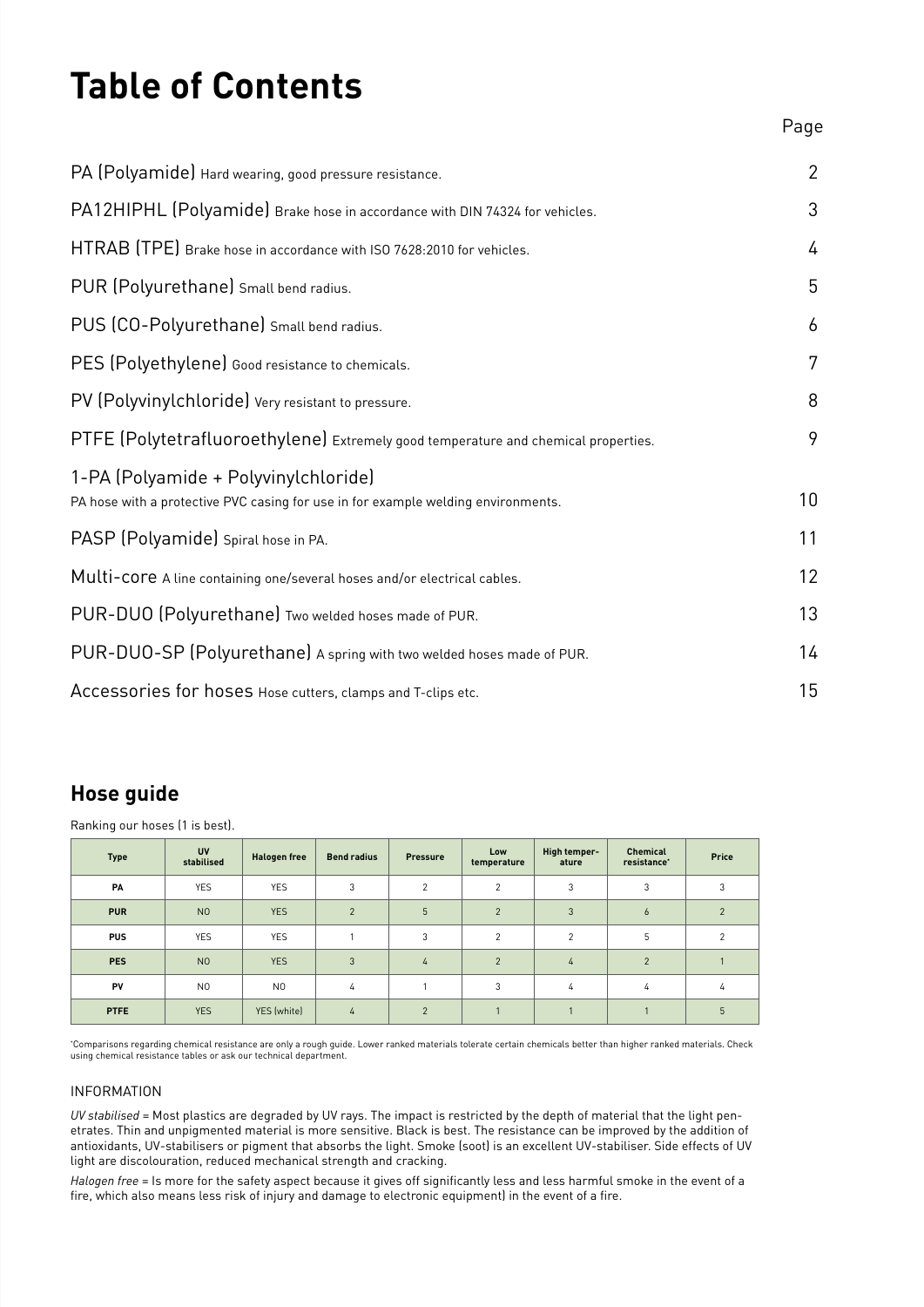## <span id="page-3-0"></span>**PA (Polyamide)**

PA is a hard wearing option with excellent pressure resistance.

- Flexible
- Pressure resistant
- Temperature resistant
- Chemical resistant
- Halogen free
- UV stabilised

| <b>TECHNICAL DATA</b>    |                              |  |  |  |  |  |
|--------------------------|------------------------------|--|--|--|--|--|
| <b>Material</b>          | PA12P40                      |  |  |  |  |  |
| <b>Hardness</b>          | Medium hardness - 65 Shore D |  |  |  |  |  |
| <b>Temperature range</b> | $-40^{\circ}$ C ÷ +80°C      |  |  |  |  |  |





| <b>EØ/10</b> | Length | <b>Bend</b><br>radius |                           |                          |                                           |                                                 |      |      | Operating pressure (bar) -<br><b>Safety factor 3</b> |                 |
|--------------|--------|-----------------------|---------------------------|--------------------------|-------------------------------------------|-------------------------------------------------|------|------|------------------------------------------------------|-----------------|
| (mm)         | (m)    | (mm)                  |                           |                          |                                           |                                                 | 23°C | 40°C | 60°C                                                 | 80°C            |
| 3/2          | 100    | 18                    | PA-3/2 WHITE 100M         | PA-3/2 BLUE 100M *       | PA-3/2 BLACK 100M *                       | PA-3/2 SILVER GREY 100M *                       | 26   | 19   | 15                                                   | 12              |
| 4/2,7        | 100    | 24                    | PA-4/2,7 WHITE 100M       | PA-4/2,7 BLUE 100M       | PA-4/2,7 BLACK 100M                       | PA-4/2,7 SILVER GREY 100M                       | 26   | 19   | 15                                                   | 12              |
| 4/2,7        | 25     | 24                    | PA-4/2,7 WHITE 25M IN BOX | PA-4/2,7 BLUE 25M IN BOX | PA-4/2,7 BLACK 25M IN BOX                 | PA-4/2,7 SILVER GREY 25M<br>IN BOX <sup>+</sup> | 26   | 19   | 15                                                   | 12              |
| 5/3,2        | 100    | 30                    | PA-5/3.2 WHITE 100M       | PA-5/3.2 BLUE 100M       | PA-5/3.2 BLACK 100M                       | PA-5/3.2 SILVER GREY 100M                       | 29   | 21   | 17                                                   | 14              |
| 5/3,2        | 25     | 30                    | PA-5/3.2 WHITE 25M IN BOX | PA-5/3,2 BLUE 25M IN BOX | PA-5/3,2 BLACK 25M IN<br>BOX <sup>+</sup> | PA-5/3,2 SILVER GREY 25M<br>IN BOX <sup>+</sup> | 29   | 21   | 17                                                   | 14              |
| 6/4.2        | 100    | 36                    | PA-6/4.2 WHITE 100M       | PA-6/4.2 BLUE 100M       | PA-6/4.2 BLACK 100M                       | PA-6/4.2 SILVER GREY 100M                       | 23   | 17   | 13                                                   | 11              |
| 6/4.2        | 25     | 36                    | PA-6/4,2 WHITE 25M IN BOX | PA-6/4.2 BLUE 25M IN BOX | PA-6/4.2 BLACK 25M IN BOX                 | PA-6/4,2 SILVER GREY 25M<br>IN BOX <sup>+</sup> | 23   | 17   | 13                                                   | 11              |
| 8/6          | 50     | 50                    | PA-8/6 WHITE 50M          | PA-8/6 BLUE 50M          | PA-8/6 BLACK 50M                          | PA-8/6 SILVER GREY 50M                          | 19   | 14   | 11                                                   | 9               |
| 8/6          | 25     | 50                    | PA-8/6 WHITE 25M IN BOX   | PA-8/6 BLUE 25M IN BOX   | PA-8/6 BLACK 25M IN BOX                   | PA-8/6 SILVER GREY 25M<br>IN BOX <sup>+</sup>   | 19   | 14   | 11                                                   | 9               |
| 10/8         | 50     | 80                    | PA-10/8 WHITE 50M         | PA-10/8 BLUE 50M         | PA-10/8 BLACK 50M                         | PA-10/8 SILVER GREY 50M                         | 14   | 10   | 8                                                    | $7\overline{ }$ |
| 10/8         | 25     | 80                    | PA-10/8 WHITE 25M IN BOX  | PA-10/8 BLUE 25M IN BOX  | PA-10/8 BLACK 25M IN<br>BOX <sup>'</sup>  | PA-10/8 SILVER GREY 25M<br>IN BOX <sup>+</sup>  | 14   | 10   | 8                                                    | $\overline{7}$  |
| 12/10        | 50     | 118                   | PA-12/10 WHITE 50M        | PA-12/10 BLUE 50M        | PA-12/10 BLACK 50M                        | PA-12/10 SILVER GREY 50M                        | 12   | 9    | 7 <sup>7</sup>                                       | 6               |
| 12/10        | 25     | 118                   | PA-12/10 WHITE 25M IN BOX | PA-12/10 BLUE 25M IN BOX | PA-12/10 BLACK 25M IN<br><b>BOX</b>       | PA-12/10 SILVER GREY 25M<br>IN BOX <sup>+</sup> | 12   | 9    | 7                                                    | 6               |
| 14/12        | 50     | 163                   | PA-14/12 WHITE 50M        | PA-14/12 BLUE 50M        | PA-14/12 BLACK 50M *                      | PA-14/12 SILVER GREY 50M                        | 10   | 7    | $\overline{6}$                                       | $5\overline{5}$ |
| 15/12.5      | 50     | 147                   | PA-15/12,5 WHITE 50M      | PA-15/12,5 BLUE 50M      | PA-15/12,5 BLACK 50M                      | PA-15/12,5 SILVER GREY<br>50M                   | 12   | 9    | 7                                                    | 6               |
| 16/13        | 50     | 138                   | PA-16/13 WHITE 50M        | PA-16/13 BLUE 50M *      | PA-16/13 BLACK 50M *                      | PA-16/13 SILVER GREY 50M                        | 13   | 9    | 7 <sup>7</sup>                                       | $\overline{6}$  |

\* not held in stock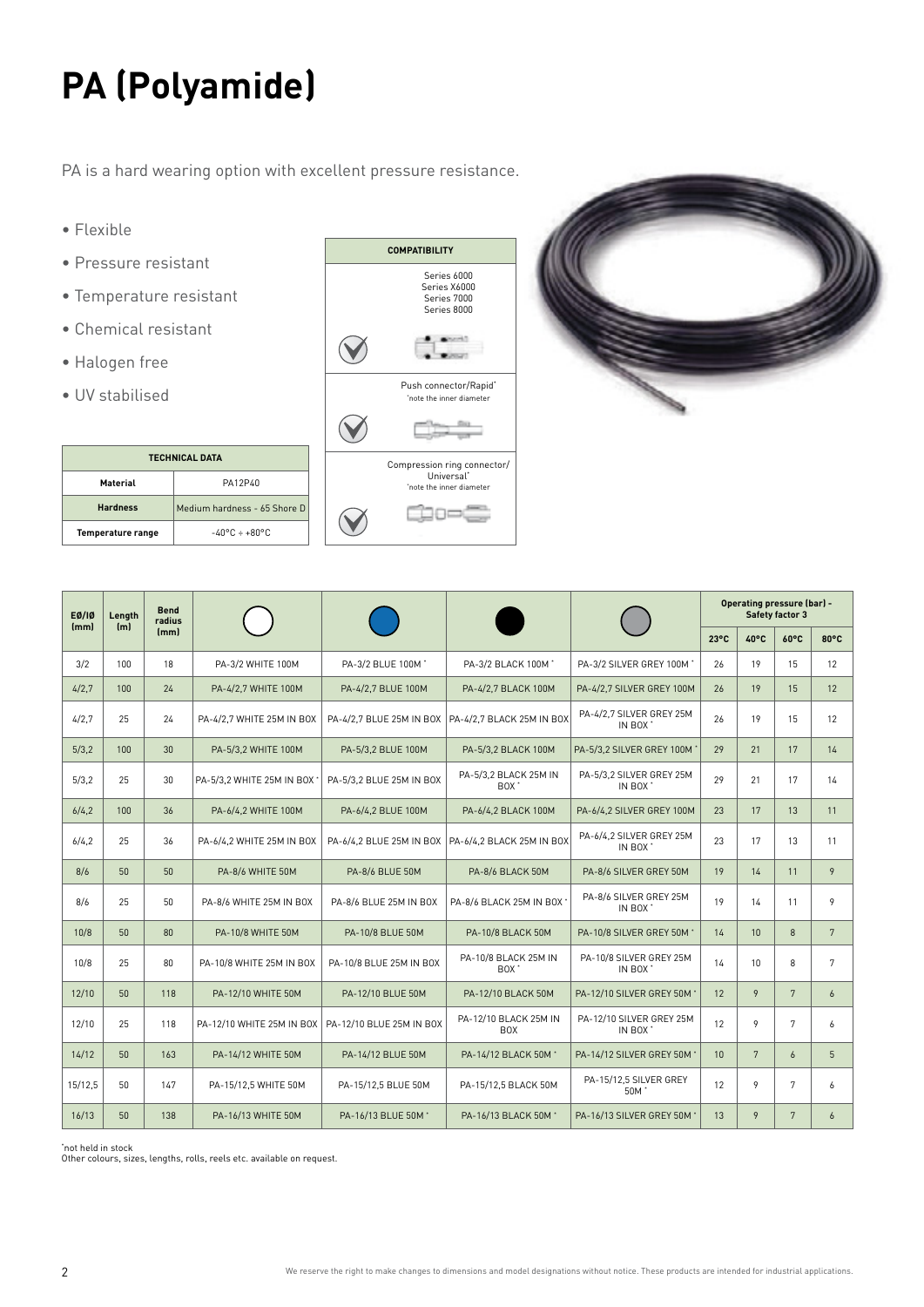### <span id="page-4-0"></span>**PA12HIPHL (Brake hose made of polyamide)**

PA12HIPHL is used for brake hoses on vehicles.

- Brake hose in accordance with DIN 74324
- Flexible
- Pressure resistant
- Temperature resistant
- Chemical resistant
- Halogen free
- UV stabilised



#### **COMPATIBILITY**



| <b>EØ/10</b> | Length | <b>Bend radius</b> |                              |                | Operating pressure (bar) -<br>Safety factor 3 |               |                 |
|--------------|--------|--------------------|------------------------------|----------------|-----------------------------------------------|---------------|-----------------|
| (mm)         | (m)    | (mm)               |                              | $23^{\circ}$ C | $40^{\circ}$ C                                | $60^{\circ}C$ | $80^{\circ}$ C  |
| 4/2          | 100    | 24                 | PA12HIPHL-4/2 DIN74324 100M  | 44             | 31                                            | 24            | 20              |
| 6/4          | 100    | 36                 | PA12HIPHL-6/4 DIN74324 100M  | 26             | 18                                            | 14            | 12              |
| 8/6          | 50     | 50                 | PA12HIPHL-8/6 DIN74324 50M   | 19             | 13                                            | 10            | 9               |
| 10/7         | 50     | 60                 | PA12HIPHL-10/7 DIN74324 50M  | 23             | 17                                            | 13            | 11              |
| 10/8         | 50     | 80                 | PA12HIPHL-10/8 DIN74324 50M  | 14             | 10                                            | 8             | 6               |
| 12/9         | 50     | 75                 | PA12HIPHL-12/9 DIN74324 50M  | 19             | 13                                            | 10            | 9               |
| 15/11        | 50     | 90                 | PA12HIPHL15/11 DIN74324 50M  | 20             | 14                                            | 11            | 9               |
| 15/12        | 50     | 121                | PA12HIPHL-15/12 DIN74324 50M | 14             | 10                                            | 8             | 6               |
| 16/12        | 50     | 100                | PA12HIPHL-16/12 DIN74324 50M | 19             | 14                                            | 11            | 9               |
| 18/14        | 50     | 129                | PA12HIPHL-18/14 DIN74324 50M | 16             | 11                                            | 9             | $7\overline{ }$ |
| $1/4$ "/4.3  | 100    | 38                 | PA12HIPHL-1/4 DIN74324 100M  | 26             | 19                                            | 15            | 10              |
| $3/8$ "/6,4  | 50     | 57                 | PA12HIPHL-3/8 DIN74324 50M * | 26             | 19                                            | 15            | 12              |
| $1/2$ "/9.5  | 50     | 79                 | PA12HIPHL-1/2 DIN74324 50M * | 19             | 14                                            | 11            | 9               |
| $5/8$ "/11,2 | 50     | 95                 | PA12HIPHL-5/8 DIN74324 50M * | 22             | 16                                            | 13            | 10              |

\* not held in stock Other sizes, lengths, rolls, reels etc. available on request.

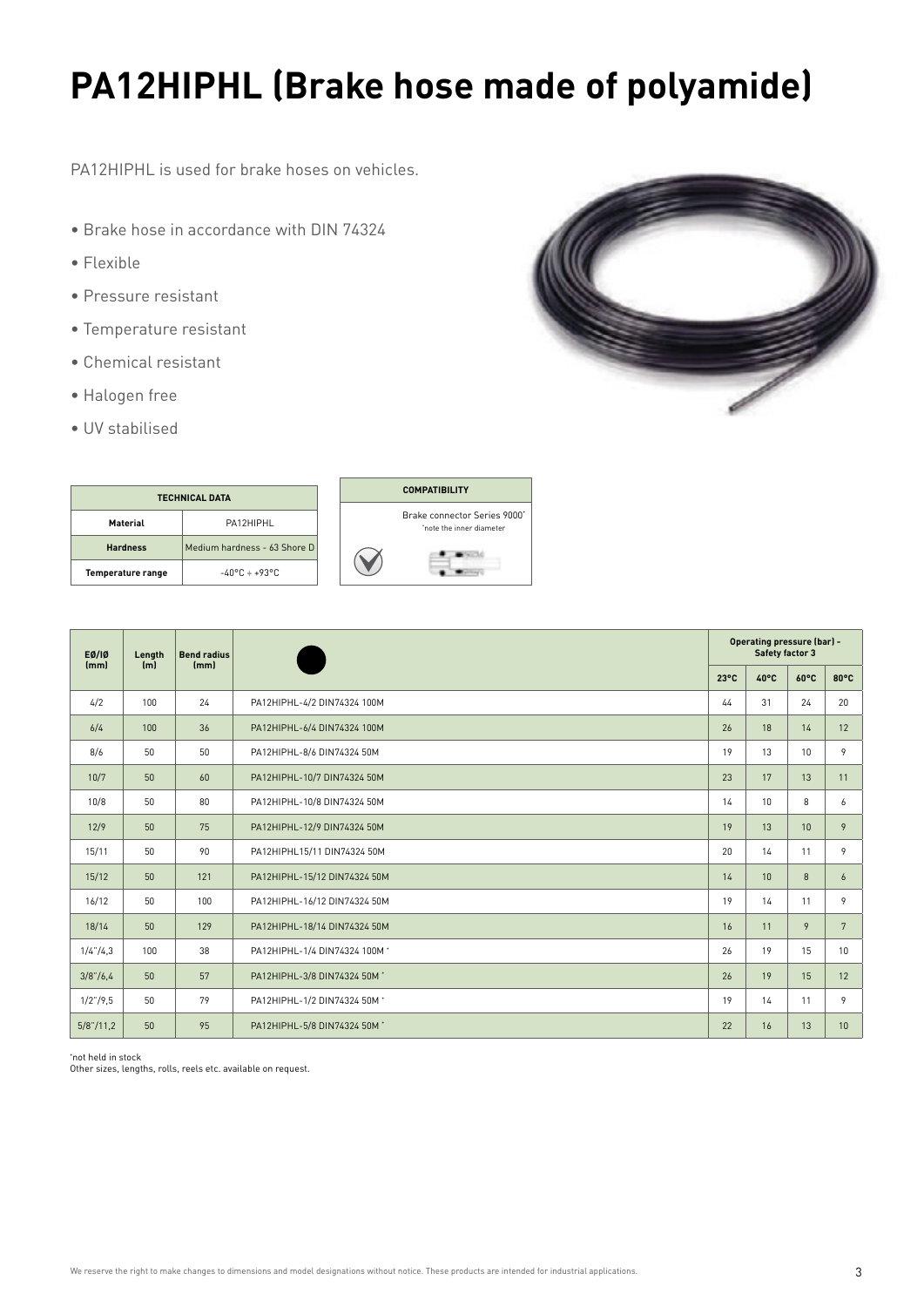#### <span id="page-5-0"></span>**HTRAB (Brake hose made of Thermoplastic Polyester Elastomer polymer – TPE)**

HTRAB is used for brake hoses on vehicles.

- Brake hose in accordance with ISO 7628:2010
- Excellent mechanical properties
- Flexible
- Pressure resistant
- Temperature resistant
- Chemical resistant
- Halogen free
- UV stabilised



| <b>EØ/10</b> |                  | <b>Bend radius</b> |                                    |                                        | Operating pressure (bar) - Safety factor 4 |                                        |                                        |
|--------------|------------------|--------------------|------------------------------------|----------------------------------------|--------------------------------------------|----------------------------------------|----------------------------------------|
| (mm)         | Length<br>(m)    | [mm]               |                                    | $23^{\circ}$ C<br><b>CAT.1 / CAT.3</b> | $40^{\circ}$ C<br><b>CAT.1 / CAT.3</b>     | $60^{\circ}$ C<br><b>CAT.1 / CAT.3</b> | $80^{\circ}$ C<br><b>CAT.1 / CAT.3</b> |
| 6/4          | 100              | 30                 | HTRAB 6/4 BLACK 100M IS07628-2010  | 10/12.5                                | 9,5/11,9                                   | 8,5/10,6                               | 7,6/9,5                                |
| 8/6          | 100              | 40                 | HTRAB 8/6 BLACK 100M IS07628-2010  | 10/12.5                                | 9,5/11,9                                   | 8,5/10,6                               | 7,6/9,5                                |
| 10/8         | 50               | 50                 | HTRAB 10/8 BLACK 50M IS07628-2010  | 10/12,5                                | 9,5/11,9                                   | 8,5/10,6                               | 7,6/9,5                                |
| 12/9         | 50 <sub>50</sub> | 60                 | HTRAB 12/9 BLACK 50M IS07628-2010  | 10/12.5                                | 9,5/11,9                                   | 8.5/10.6                               | 7,6/9,5                                |
| 15/12        | 50               | 75                 | HTRAB 15/12 BLACK 50M IS07628-2010 | 10/12.5                                | 9,5/11,9                                   | 8,5/10,6                               | 7,6/9,5                                |
| 16/12        | 50 <sub>50</sub> | 80                 | HTRAB 16/12 BLACK 50M ISO7628-2010 | 10/12.5                                | 9,5/11,9                                   | 8,5/10,6                               | 7,6/9,5                                |
| 18/14        | 50               | 90                 | HTRAB 18/14 BLACK 50M IS07628-2010 | 10/12.5                                | 9.5/11.9                                   | 8,5/10,6                               | 7,6/9,5                                |

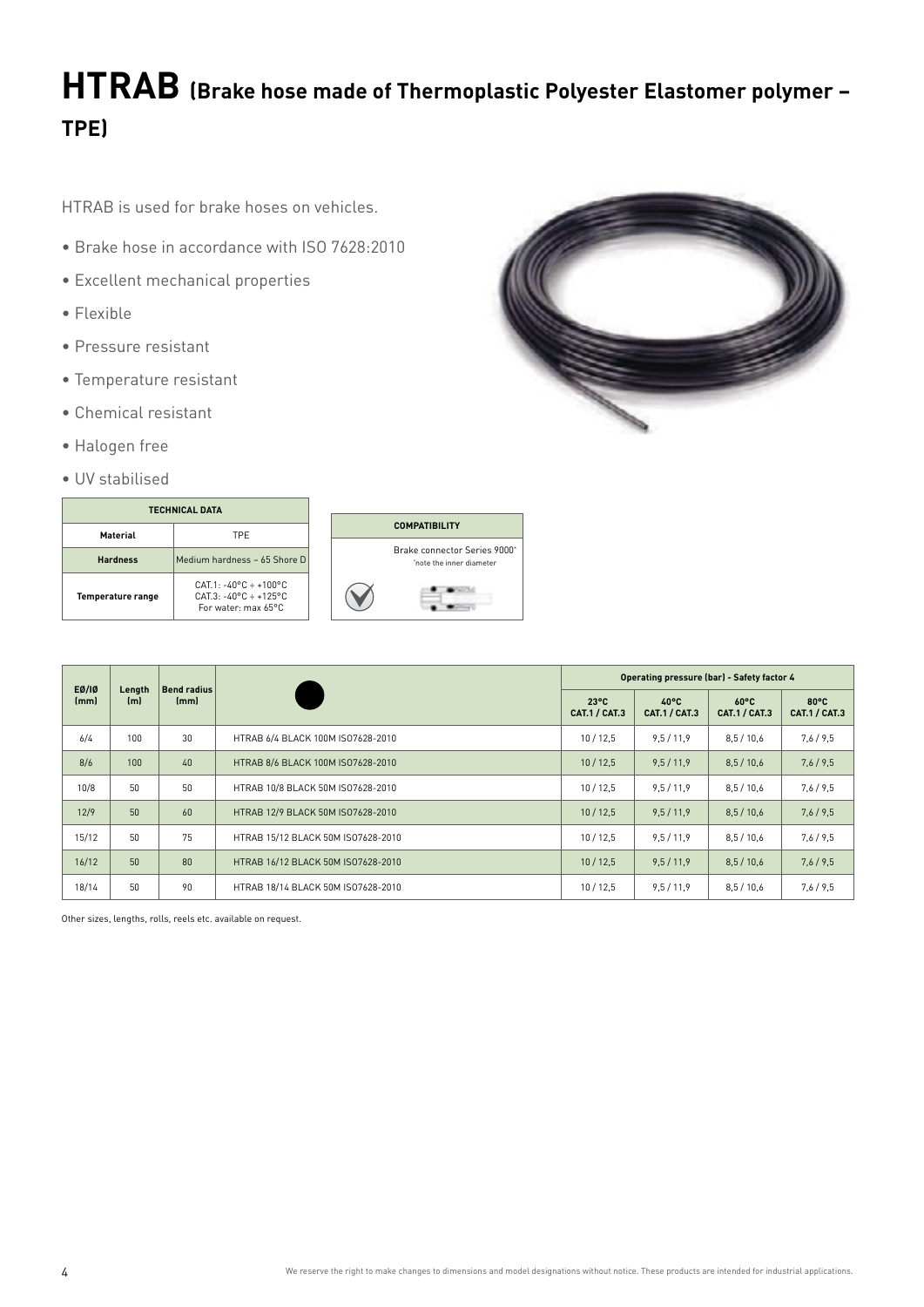### <span id="page-6-0"></span>**PUR (Polyurethane)**

PUR is primarily used in confined spaces because it has a small bend radius.

- Extremely flexible
- Excellent bend radius
- Temperature resistant

**TECHNICAL DATA Material** PUR C98A **Hardness** Soft - 98 Shore A/52 Shore D

 $-40^{\circ}$ C ÷  $+80^{\circ}$ C<br>(momentary +100°C)

• Halogen free

**Temperature range** 

| Series 6000<br>Series X6000<br>Series 7000<br>Series 8000                         |
|-----------------------------------------------------------------------------------|
|                                                                                   |
| Push connector/Rapid*<br>'note the inner diameter                                 |
|                                                                                   |
| Compression ring connector/<br>Universal <sup>*</sup><br>'note the inner diameter |
|                                                                                   |
|                                                                                   |

**COMPATIBILITY**



| EØ/IØ  | Length | <b>Bend</b><br>radius |                                            |                                           |                                            |                                                   |                |                 | factor 3        | <b>Operating pressure (bar) - Safety</b> |                |                 |
|--------|--------|-----------------------|--------------------------------------------|-------------------------------------------|--------------------------------------------|---------------------------------------------------|----------------|-----------------|-----------------|------------------------------------------|----------------|-----------------|
| (mm)   | (m)    | (mm)                  |                                            |                                           |                                            |                                                   | $20^{\circ}$ C | $30^{\circ}$ C  | $40^{\circ}$ C  | $50^{\circ}$ C                           | $60^{\circ}$ C | 70°C            |
| 4/2,2  | 100    | 10                    | PUR-4/2,2 WHITE 100M                       | PUR-4/2.2 BLUE 100M                       | PUR-4/2,2 BLACK 100M                       | PUR-4/2,2 SILVER GREY 100M                        | 17             | 15              | 13              | 11                                       | 10             | 9               |
| 4/2,2  | 25     | 10 <sup>1</sup>       | PUR-4/2,2 WHITE 25M<br>IN BOX              | PUR-4/2,2 BLUE 25M<br>IN BOX              | PUR-4/2,2 BLACK 25M<br>IN BOX              | PUR-4/2,2 SILVER GREY 25M<br>IN BOX <sup>+</sup>  | 17             | 15              | 13              | 11                                       | 10             | 9               |
| 5/3,1  | 100    | 15                    | PUR-5/3,1 WHITE 100M                       | PUR-5/3,1 BLUE 100M                       | PUR-5/3,1 BLACK 100M                       | PUR-5/3,1 SILVER GREY 100M                        | 13             | 12              | 10              | 9                                        | 8              | 7               |
| 5/3,1  | 25     | 15                    | PUR-5/3,1 WHITE 25M<br>IN BOX <sup>+</sup> | PUR-5/3,1 BLUE 25M<br>IN BOX <sup>+</sup> | PUR-5/3,1 BLACK 25M<br>IN BOX <sup>+</sup> | PUR-5/3,1 SILVER GREY 25M<br>IN BOX               | 13             | 12              | 10              | 9                                        | 8              | 7               |
| 6/3.9  | 100    | 20                    | PUR-6/3.9 WHITE 100M                       | PUR-6/3.9 BLUE 100M                       | PUR-6/3.9 BLACK 100M                       | PUR-6/3.9 SILVER GREY 100M                        | 12             | 11              | 9               | 8                                        | 7              | 7               |
| 6/3,9  | 25     | 20                    | PUR-6/3,9 WHITE 25M<br>IN BOX              | PUR-6/3.9 BLUE 25M<br>IN BOX              | PUR-6/3.9 BLACK 25M<br>IN BOX              | PUR-6/3.9 SILVER GREY 25M<br>IN BOX <sup>+</sup>  | 12             | 11              | 9               | 8                                        | $\overline{7}$ | 7               |
| 8/5.7  | 50     | 34                    | PUR-8/5,7 WHITE 50M                        | PUR-8/5.7 BLUE 50M                        | PUR-8/5.7 BLACK 50M                        | PUR-8/5,7 SILVER GREY 50M                         | 10             | 9               | $7\overline{ }$ | $7\overline{ }$                          | 6              | 5               |
| 8/5,7  | 25     | 34                    | PUR-8/5,7 WHITE 25M<br>IN BOX              | PUR-8/5.7 BLUE 25M<br>IN BOX              | PUR-8/5.7 BLACK 25M<br>IN BOX              | PUR-8/5.7 SILVER GREY 25M<br>IN BOX <sup>+</sup>  | 10             | 9               | $\overline{7}$  | $\overline{7}$                           | 6              | $5\overline{5}$ |
| 10/7,5 | 50     | 50                    | PUR-10/7,5 WHITE 50M                       | PUR-10/75 BLUE 50M                        | PUR-10/7,5 BLACK 50M                       | PUR-10/7,5 SILVER GREY 50M                        | 8              | 7               | 6               | 6                                        | 5              | 4               |
| 10/7,5 | 25     | 50                    | PUR-10/7,5 WHITE 25M<br>IN BOX             | PUR-10/7,5 BLUE 25M<br>IN BOX             | PUR-10/7,5 BLACK 25M<br>IN BOX             | PUR-10/7.5 SILVER GREY 25M<br>IN BOX <sup>+</sup> | 8              | $\overline{7}$  | $\overline{6}$  | $\overline{6}$                           | 5              | $\overline{4}$  |
| 12/9   | 25     | 60                    | PUR-12/9 WHITE 25M<br>IN BOX               | PUR-12/9 BLUE 25M<br>IN BOX               | PUR-12/9 BLACK 25M<br>IN BOX               | PUR-12/9 SILVER GREY 25M<br>IN BOX                | 8              | 7               | 6               | 6                                        | 5              | 4               |
| 12/9   | 50     | 60                    | PUR-12/9 WHITE 50M                         | <b>PUR-12/9 BLUE 50M</b>                  | PUR-12/9 BLACK 50M                         | PUR-12/9 SILVER GREY 50M                          | 8              | $7\phantom{.0}$ | $\overline{6}$  | 6                                        | 5              | $\overline{4}$  |
| 14/11  | 50     | 83                    | PUR-14/11 WHITE 50M                        | PUR-14/11 BLUE 50M                        | PUR-14/11 BLACK 50M                        | PUR-14/11 SILVER GREY 50M                         | 7              | 6               | 5               | 5                                        | 4              | 4               |

\* not held in stock Other colours, sizes, lengths, rolls, reels etc. available on request.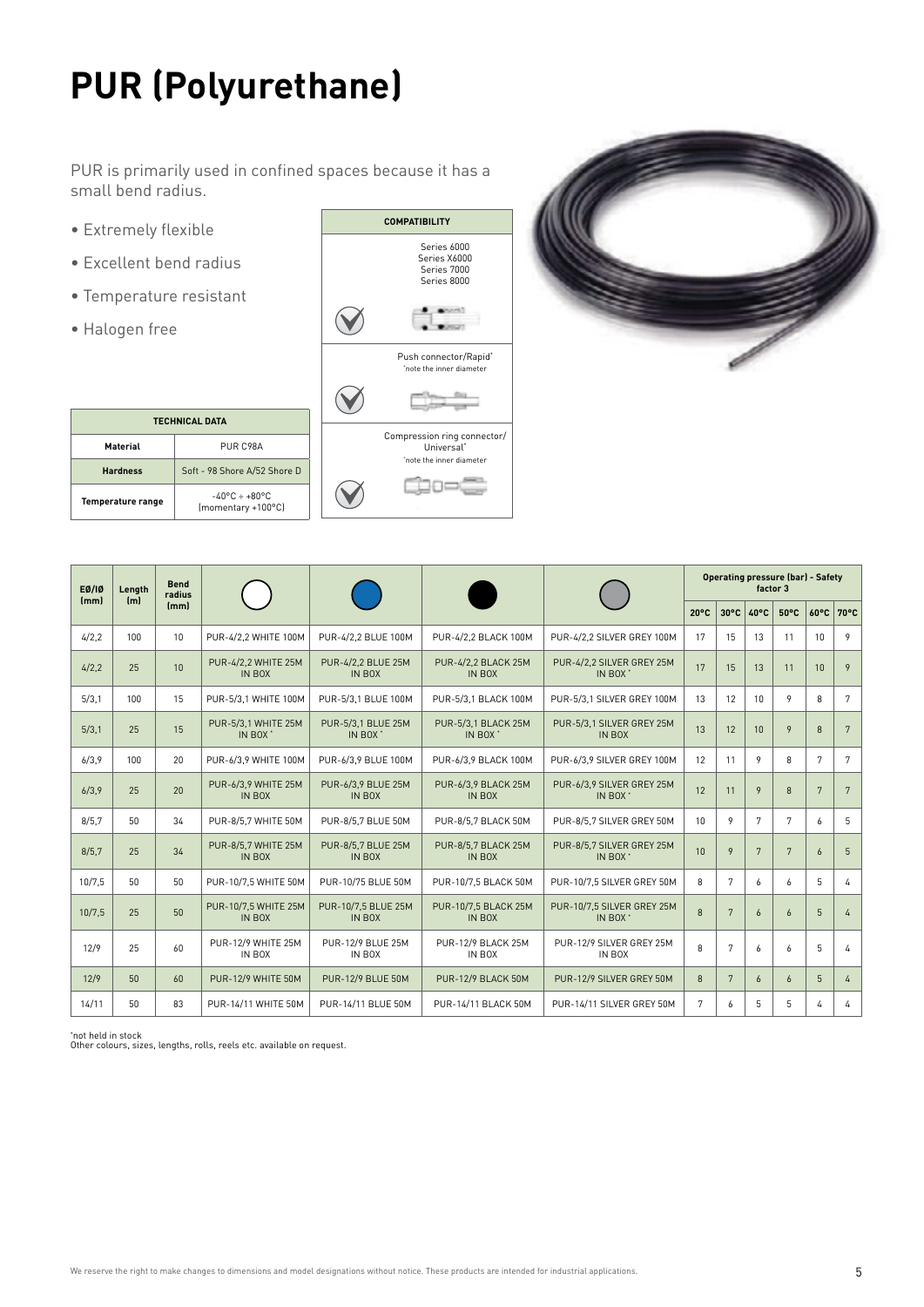### <span id="page-7-0"></span>**PUS (CO-Polyurethane)**

PUS is primarily used in confined spaces because it has a small bend radius.

- High flexibility
- Excellent bend radius
- Good hydrolysis resistance

**TECHNICAL DATA Material** CO-Polyurethane **Hardness** Soft - 55 Shore D **Temperature range**  $-40^{\circ}C \div 100^{\circ}C$ 

- Temperature resistant
- Pressure resistant
- Halogen free
- UV stabilised





| <b>EØ/10</b><br>(mm) | Length<br>(m) | Bend<br>radius |                                           |                                          |                                           |                                                         |                |                | <b>Operating pressure (bar) - Safety</b><br>factor 3 |                |                |
|----------------------|---------------|----------------|-------------------------------------------|------------------------------------------|-------------------------------------------|---------------------------------------------------------|----------------|----------------|------------------------------------------------------|----------------|----------------|
|                      |               | (mm)           |                                           |                                          |                                           |                                                         | $23^{\circ}$ C | $30^{\circ}$ C | $40^{\circ}$ C                                       | $50^{\circ}$ C | $60^{\circ}$ C |
| 4/2,5                | 100           | 10             | PUS-4/2,5 WHITE 100M<br><b>RING</b>       | PUS-4/2.5 BLUE 100M<br><b>RING</b>       | PUS-4/2,5 BLACK 100M<br><b>RING</b>       | PUS-4/2,5 SILVER GREY 100M<br><b>RING</b>               | 22             | 18             | 16                                                   | 14             | 12             |
| 6/4                  | 100           | 15             | PUS-6/4 WHITE 100M<br><b>RING</b>         | <b>PUS-6/4 BLUE 100M</b><br><b>RING</b>  |                                           | PUS-6/4 BLACK 100M RING PUS-6/4 SILVER GREY 100M RING   | 19             | 16             | 13                                                   | 12             | 10             |
| 8/6                  | 100           | 25             | PUS-8/6 WHITE 100M<br><b>RING</b>         | PUS-8/6 BLUE 100M<br><b>RING</b>         |                                           | PUS-8/6 BLACK 100M RING   PUS-8/6 SILVER GREY 100M RING | 16             | 13             | 11                                                   | 10             |                |
| 10/8                 | 100           | 35             | <b>PUS-10/8 WHITE 100M</b><br><b>RING</b> | <b>PUS-10/8 BLUE 100M</b><br><b>RING</b> | <b>PUS-10/8 BLACK 100M</b><br><b>RING</b> | PUS-10/8 SILVER GREY 100M<br><b>RING</b>                | 12             | 10             | $\mathsf{Q}$                                         | 7              |                |
| 12/9                 | 100           | 45             | PUS-12/9 WHITE 100M<br><b>RING</b>        | PUS-12/9 BLUE 100M<br><b>RING</b>        | PUS-12/9 BLACK 100M<br><b>RING</b>        | PUS-12/9 SILVER GREY 100M<br><b>RING</b>                | 13             | 11             | 9                                                    | 8              |                |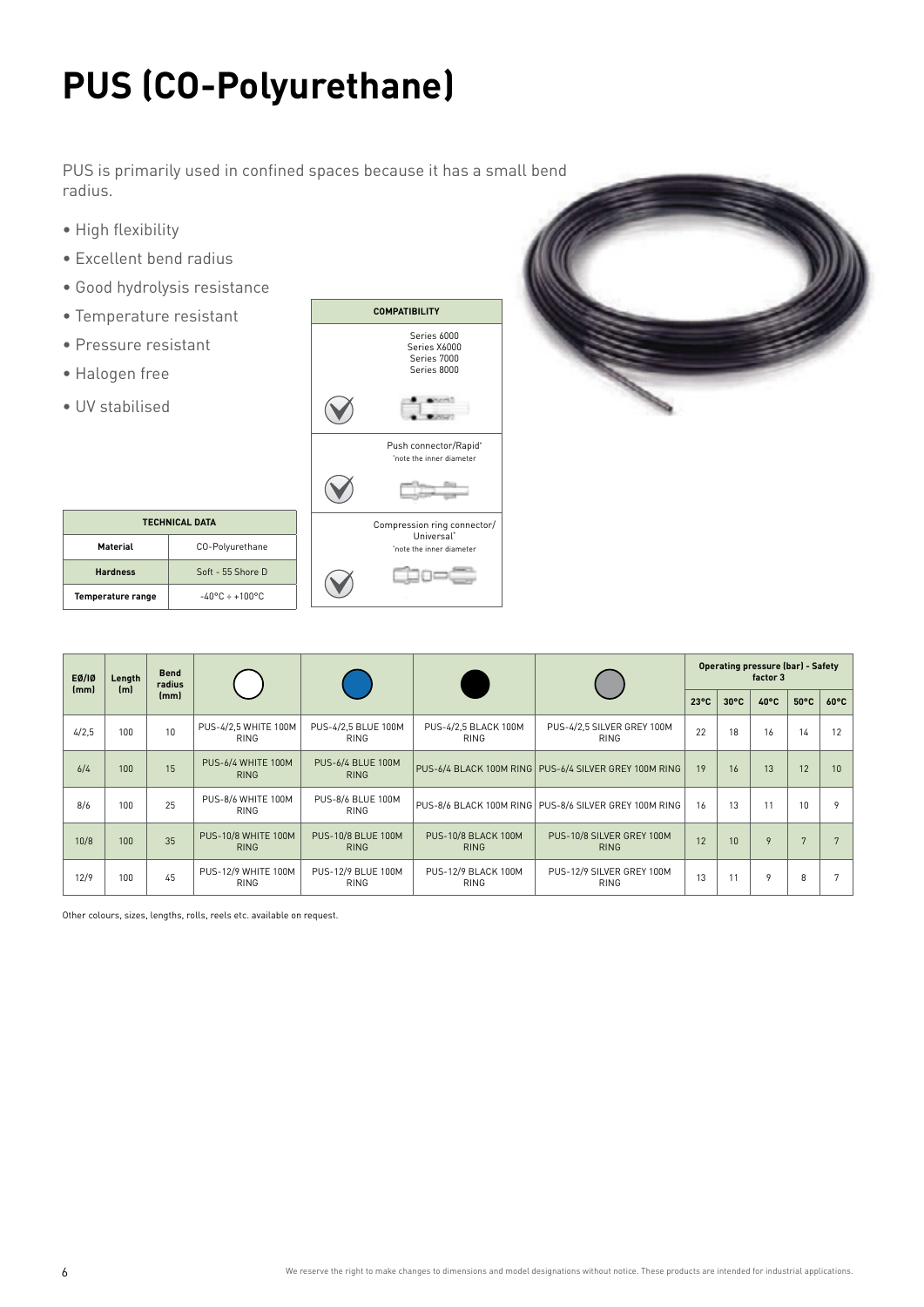### <span id="page-8-0"></span>**PES (Polyethylene)**

PES has good chemical resistance, primarily against gases and liquids such as lubricants, detergents and acids.

- Low price
- Chemical resistant
- Pressure resistant

**TECHNICAL DATA Material** LLDPE **Hardness** Medium hardness

**Temperature range** | Installation: -30°C ÷ +50°C<br>Operation: -40°C ÷ +60°C

- 60 Shore D

• Halogen free





| EØ/IØ<br>(mm) | Length<br>(m)    | <b>Bend</b><br>radius |                     |                     |                       |                | <b>Operating pressure (bar) -</b><br><b>Safety factor 3</b> |                |
|---------------|------------------|-----------------------|---------------------|---------------------|-----------------------|----------------|-------------------------------------------------------------|----------------|
|               |                  | (mm)                  |                     |                     |                       | $20^{\circ}$ C | $40^{\circ}$ C                                              | $60^{\circ}$ C |
| 6/4           | 100              | 36                    | PES-6/4 WHITE 100M  | PES-6/4 BLUE 100M * | PES-6/4 BLACK 100M    | 19             | 13                                                          |                |
| 8/6           | 50 <sub>50</sub> | 50                    | PES-8/6 WHITE 50M   | PES-8/6 BLUE 50M    | PES-8/6 BLACK 50M     | 14             | 10                                                          |                |
| 10/8          | 50               | 80                    | PES-10/8 WHITE 50M  | PES-10/8 BLUE 50M   | PES-10/8 BLACK 50M    | 10             |                                                             |                |
| 12/10         | 50 <sub>50</sub> | 118                   | PES-12/10 WHITE 50M | PES-12/10 BLUE 50M  | PES-12/10 BLACK 50M * | 8              | $\sigma$                                                    |                |

\* not held in stock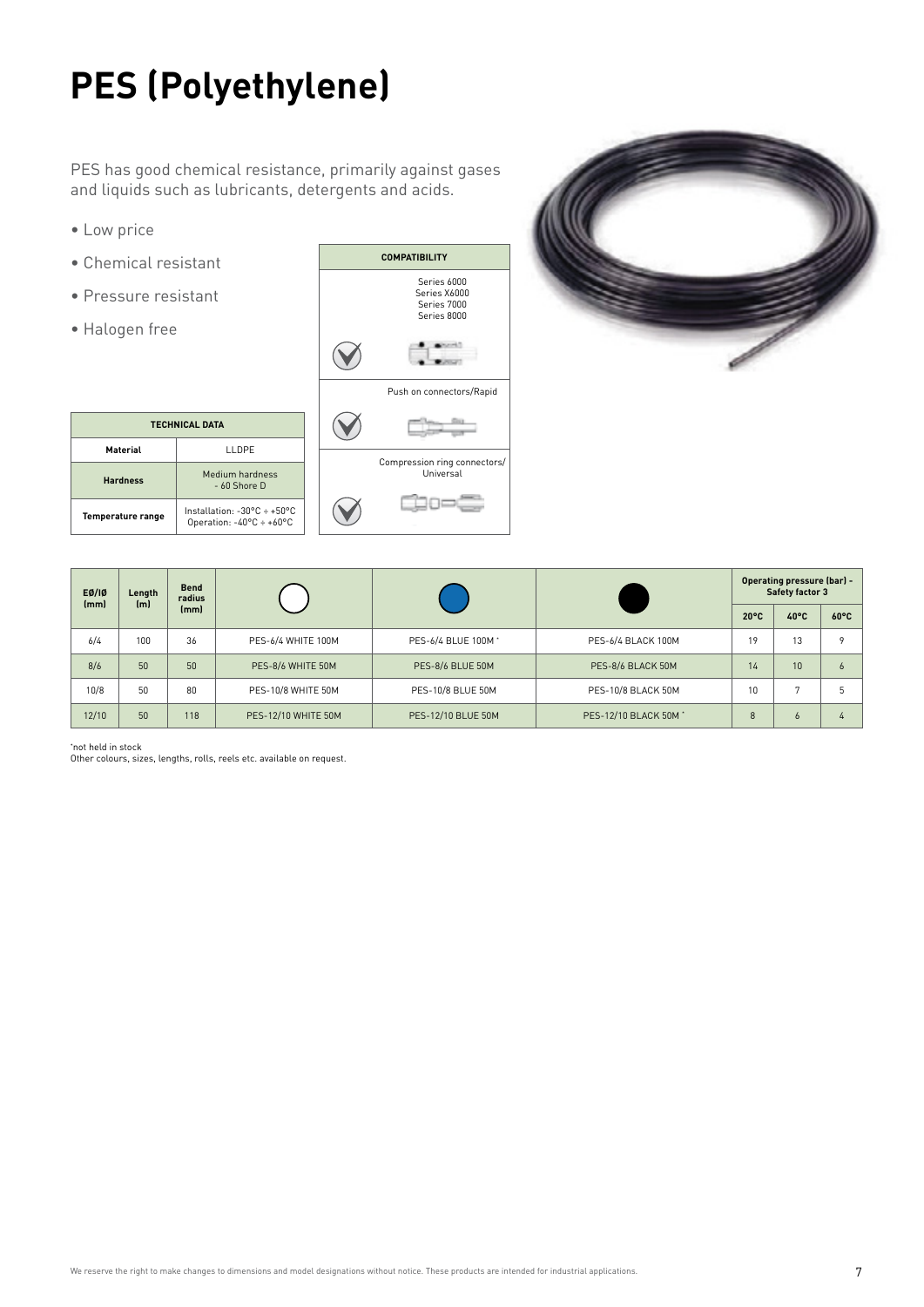## <span id="page-9-0"></span>**PV (Polyvinyl chloride)**

PV is our most pressure resistant hose, thanks to its woven polyester fibre reinforcement.

• Extremely resistant to pressure

| <b>COMPATIBILITY</b>                                      |
|-----------------------------------------------------------|
| Series 6000<br>Series X6000<br>Series 7000<br>Series 8000 |
|                                                           |
| Push on connectors/Rapid                                  |
|                                                           |
| Compression ring connectors/<br>Universal                 |
|                                                           |



| <b>TECHNICAL DATA</b>    |                                                        |  |  |  |  |  |  |
|--------------------------|--------------------------------------------------------|--|--|--|--|--|--|
| Material                 | PVC.                                                   |  |  |  |  |  |  |
| <b>Hardness</b>          | Inner layer: 85±3 Shore A<br>Outer layer: 80±5 Shore A |  |  |  |  |  |  |
| <b>Temperature range</b> | $-10^{\circ}$ C $+$ +60°C                              |  |  |  |  |  |  |

| EØ/IØ<br>(mm) | Length<br>(m) | <b>Bend</b><br>radius<br>(mm) |                        |                | <b>Operating pressure</b><br>$(bar) -$<br>Safety factor 3.5 |
|---------------|---------------|-------------------------------|------------------------|----------------|-------------------------------------------------------------|
|               |               |                               |                        | $20^{\circ}$ C | $60^{\circ}$ C                                              |
| 6,2/4         | 50            | 50                            | PV-6/4 BLUE 50M        | 40             | 28                                                          |
| 8,2/6         | 50            | 60                            | <b>PV-8/6 BLUE 50M</b> | 35             | 24                                                          |
| 10,2/8        | 50            | 65                            | PV-10/8 BLUE 50M       | 35             | 24                                                          |
| 12,5/10       | 50            | 80                            | PV-12/10 BLUE 50M      | 28             | 20                                                          |
| 15,2/12,5     | 50            | 100                           | PV-15/12,5 BLUE 50M    | 28             | 20                                                          |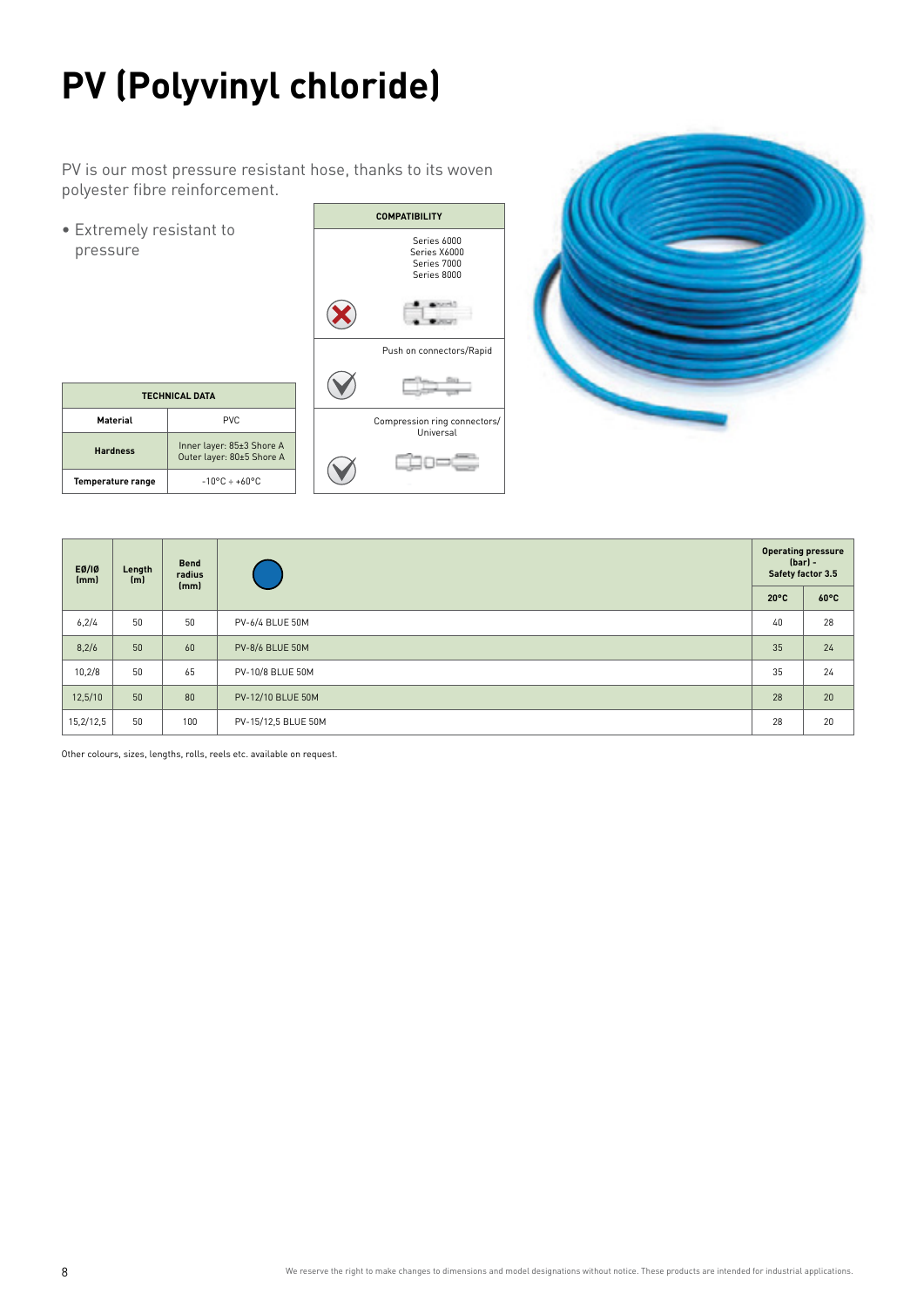## <span id="page-10-0"></span>**PTFE (Polytetrafluorethylene)**

PTFE, better known as the brand name Teflon®, has extremely good temperature and chemical properties

- The most chemical resistant of all known plastic materials
- Extremely temperature resistant
- Pressure resistant
- Extremely low friction coefficient
- Has a waxy surface that prevents residues collecting on it
- Does not absorb water
- Does not age
- Meets the regulations for FDA 21CFR 177.1550
- Halogen free
- Unlike other thermoplastics, does not break down when exposed to UV light (= UV resistant), ozone or acid



|                          | <b>TECHNICAL DATA</b>            |  |  |  |  |  |
|--------------------------|----------------------------------|--|--|--|--|--|
| Material                 | PTFE                             |  |  |  |  |  |
| <b>Hardness</b>          | Medium hardness<br>$-60$ Shore D |  |  |  |  |  |
| <b>Temperature range</b> | $-200^{\circ}$ C $+$ +260°C      |  |  |  |  |  |

| EØ/IØ | Length | <b>Bend radius</b> |                  | Operating pressure (bar) - Safety factor 3 |                |                |                 |                 |                 |                 |
|-------|--------|--------------------|------------------|--------------------------------------------|----------------|----------------|-----------------|-----------------|-----------------|-----------------|
| (mm)  | (m)    | (mm)               |                  | $25^{\circ}$ C                             | $50^{\circ}$ C | $75^{\circ}$ C | $100^{\circ}$ C | $150^{\circ}$ C | $200^{\circ}$ C | $250^{\circ}$ C |
| 4/2   | 10     | 17                 | PTFE-4/2 WHITE   | 46,67                                      | 35,67          | 27,67          | 22,33           | 15,33           | 11,67           | 9,67            |
| 5/3   | 10     | 25                 | PTFE-5/3 WHITE   | 31,11                                      | 23,78          | 18,44          | 14,89           | 10,22           | 7,78            | 6,44            |
| 6/4   | 10     | 46                 | PTFE-6/4 WHITE   | 23,33                                      | 17,83          | 13,83          | 11,17           | 7,67            | 5,83            | 4,83            |
| 8/6   | 10     | 66                 | PTFE-8/6 WHITE   | 15,56                                      | 11,89          | 9,22           | 7,44            | 5,11            | 3,89            | 3,22            |
| 10/8  | 10     | 101                | PTFE-10/8 WHITE  | 11,67                                      | 8,92           | 6,92           | 5,58            | 3,83            | 2,92            | 2,42            |
| 12/10 | 10     | 149                | PTFE-12/10 WHITE | 9,33                                       | 7,13           | 5,53           | 4,47            | 3,07            | 2,33            | 1,93            |

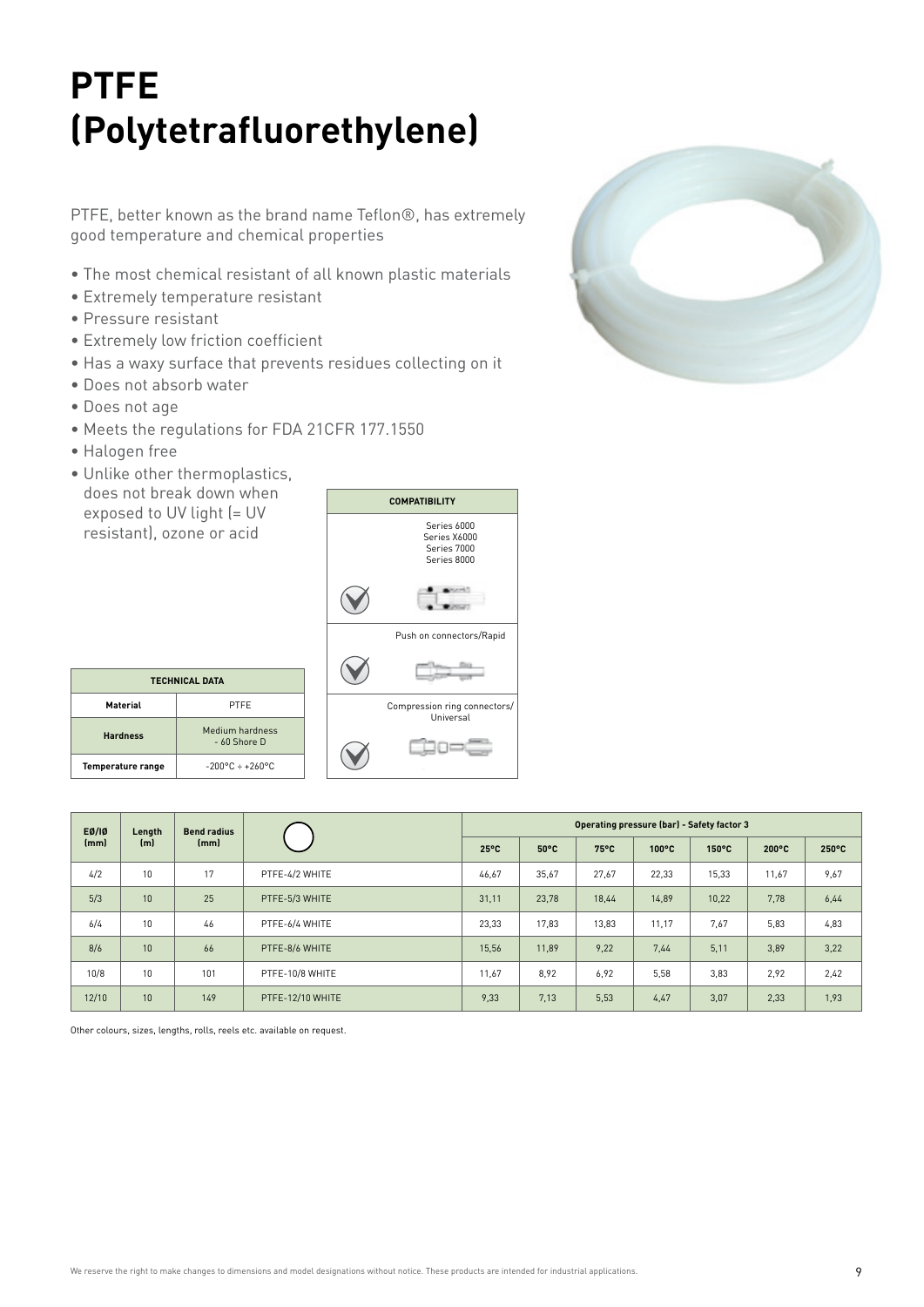# <span id="page-11-0"></span>**1-PA (Welding hose)**

1-PA is a polyamide hose with a PVC casing which protects it from welding sparks.

- Pressure resistant
- Chemical resistant

**TECHNICAL DATA Material** PA12P40 + PVC

**Hardness** PA12P40: 65 Shore D PVC: 80 Shore A

**Temperature range**  $-10^{\circ}$ C ÷ +70°C

• UV stabilised





**23°C 40°C 60°C 80°C**

| EØ/IØ<br>(mm) | Length<br>(m) | <b>Bend</b><br>radius |                              |                |                | <b>Operating pressure (bar) - Safety</b><br>factor 3 |              |
|---------------|---------------|-----------------------|------------------------------|----------------|----------------|------------------------------------------------------|--------------|
|               |               | (mm)                  |                              | $23^{\circ}$ C | $40^{\circ}$ C | $60^{\circ}$ C<br>25                                 | $80^{\circ}$ |
| 4/2           | 25            | 24                    | 1-PA-4/2 BLACK WELDING 25M   | 44             | 32             |                                                      | 21           |
| 4/2           | 50            | 24                    | 1-PA-4/2 BLACK WELDING 50M   | 44             | 32             | 25                                                   | 21           |
| 6/4           | 50            | 36                    | 1-PA-6/4 BLACK WELDING 50M   | 26             | 19             | 15                                                   | 12           |
| 8/6           | 50            | 50                    | 1-PA-8/6 BLACK WELDING 50M   | 19             | 14             | 11                                                   | 9            |
| 10/8          | 50            | 80                    | 1-PA-10/8 BLACK WELDING 50M  | 14             | 10             | 8                                                    | 7            |
| 12/10         | 25            | 118                   | 1-PA-12/10 BLACK WELDING 25M | 12             | 9              | 7                                                    | 6            |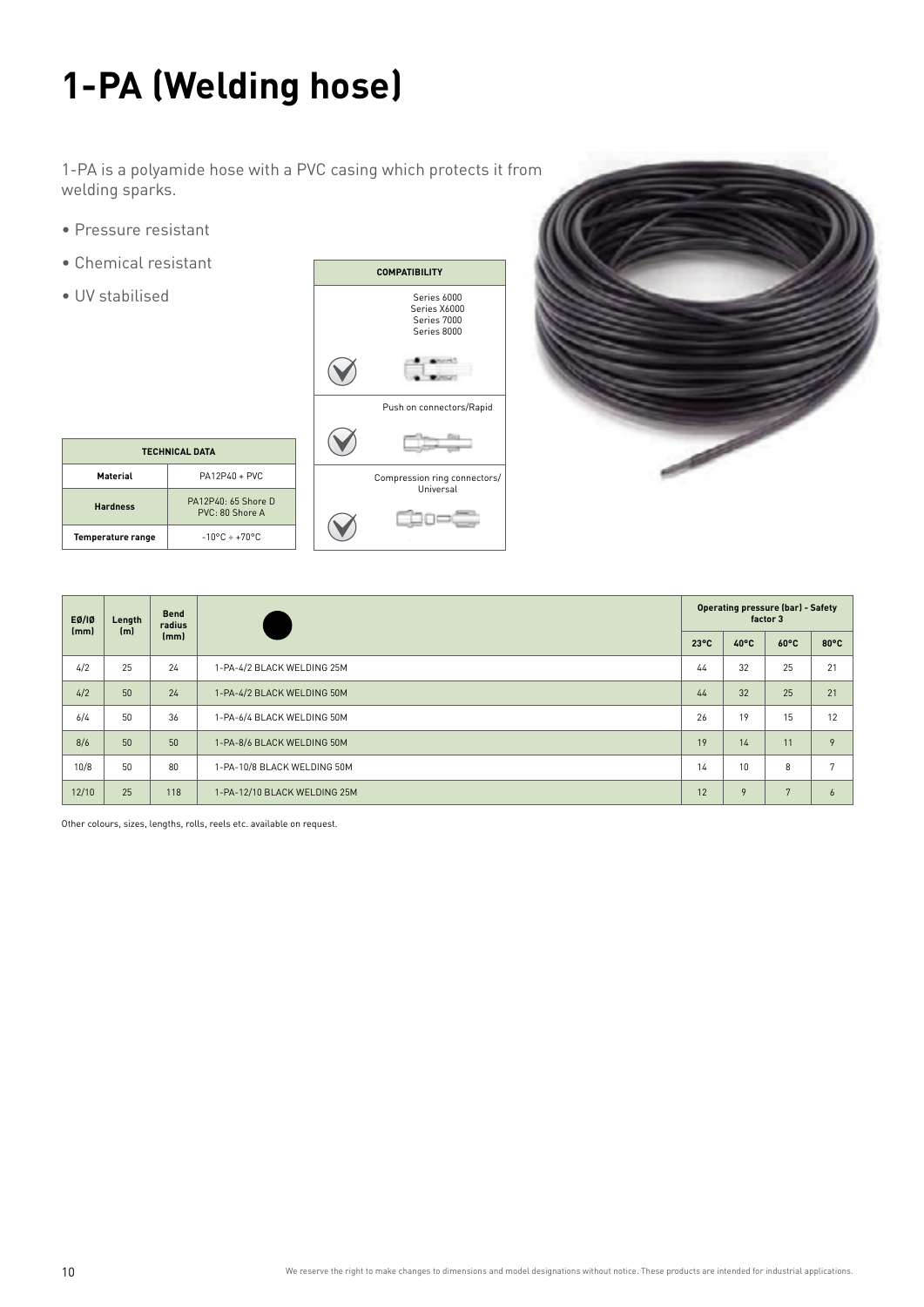### <span id="page-12-0"></span>**PASP (Spiral hose made of polyamide)**

PASP is a spiral hose made of polyamide.

- Flexible
- Pressure resistant
- Temperature resistant
- Chemical resistant
- Halogen free
- UV stabilised
- With or without pre-mounted connectors and buckling springs.

| <b>TECHNICAL DATA</b>    |                                   |  |  |  |  |
|--------------------------|-----------------------------------|--|--|--|--|
| Material                 | <b>PA11</b>                       |  |  |  |  |
| <b>Hardness</b>          | Hard - 70 Shore D                 |  |  |  |  |
| <b>Temperature range</b> | $-40^{\circ}$ C $+ +93^{\circ}$ C |  |  |  |  |





| <b>Working</b><br><b>Resting</b><br><b>Bend</b><br><b>EØ/10</b><br>Spiral-IØ<br>length<br>length<br>radius<br>(mm)<br>(mm) |                 |      |     | <b>Operating pressure (bar) - Safety</b><br>factor 3 |                                       |                |      |      |      |
|----------------------------------------------------------------------------------------------------------------------------|-----------------|------|-----|------------------------------------------------------|---------------------------------------|----------------|------|------|------|
|                                                                                                                            | (m)             | (mm) |     | (mm)                                                 |                                       | $23^{\circ}$ C | 40°C | 60°C | 80°C |
| 4/2                                                                                                                        | 5               | 367  | 22  | 24                                                   | PASP-4/2-5-BLUE                       | 75             | 53   | 41   | 32   |
| 4/2                                                                                                                        | 10              | 735  | 22  | 24                                                   | PASP-4/2-10-BLUE                      | 75             | 53   | 41   | 32   |
| 6/4                                                                                                                        | 5               | 217  | 60  | 36                                                   | PASP-6/4-5-BLUE                       | 45             | 32   | 24   | 19   |
| 6/4                                                                                                                        | 10              | 434  | 60  | 36                                                   | PASP-6/4-10-BLUE                      | 45             | 32   | 24   | 19   |
| 6/4                                                                                                                        | 15              | 651  | 60  | 36                                                   | PASP-6/4-15-BLUE                      | 45             | 32   | 24   | 19   |
| 8/6                                                                                                                        | 5               | 177  | 100 | 50                                                   | <b>PASP-8/6-5-BLUE</b>                | 32             | 22   | 17   | 14   |
| 8/6                                                                                                                        | 10              | 354  | 100 | 50                                                   | PASP-8/6-10-BLUE                      | 32             | 22   | 17   | 14   |
| 8/6                                                                                                                        | 15              | 531  | 100 | 50                                                   | PASP-8/6-15-BLUE                      | 32             | 22   | 17   | 14   |
| 10/8                                                                                                                       | 5               | 174  | 127 | 80                                                   | PASP-10/8-5-BLUE                      | 25             | 18   | 14   | 11   |
| 10/8                                                                                                                       | 10              | 349  | 127 | 80                                                   | PASP-10/8-10-BLUE                     | 25             | 18   | 14   | 11   |
| 10/8                                                                                                                       | 15              | 523  | 127 | 80                                                   | PASP-10/8-15-BLUE                     |                | 18   | 14   | 11   |
| 12/10                                                                                                                      | 5               | 206  | 127 | 118                                                  | PASP-12/10-5-BLUE                     |                | 14   | 11   | 9    |
| 12/10                                                                                                                      | 10              | 412  | 127 | 118                                                  | PASP-12/10-10-BLUE                    | 20             | 14   | 11   | 9    |
| 12/10                                                                                                                      | 15              | 618  | 127 | 118                                                  | PASP-12/10-15-BLUE                    | 20             | 14   | 11   | 9    |
| 15/12.5                                                                                                                    | 5               | 156  | 215 | 147                                                  | PASP-15/12.5-5-BLUE                   | 20             | 14   | 11   | 9    |
| 15/12,5                                                                                                                    | 10              | 434  | 150 | 147                                                  | PASP-15/12,5-10-BLUE                  | 20             | 14   | 11   | 9    |
| 15/12,5                                                                                                                    | 15              | 651  | 150 | 147                                                  | PASP-15/12,5-15-BLUE                  | 20             | 14   | 11   | 9    |
| 8/6                                                                                                                        | 3,5             | 124  | 100 | 50                                                   | PASP-1568-8/6-3.5-BLUE *              | 32             | 22   | 17   | 14   |
| 8/6                                                                                                                        | $7\overline{ }$ | 248  | 100 | 50                                                   | PASP-1568-8/6-7-BLUE *                | 32             | 22   | 17   | 14   |
| 8/6                                                                                                                        | 15              | 531  | 100 | 50                                                   | PASP-1568-8/6-15-BLUE *               | 32             | 22   | 17   | 14   |
| 10/8                                                                                                                       | 3,5             | 126  | 127 | 80                                                   | PASP-1568-10/8-3.5-BLUE <sup>*</sup>  | 25             | 18   | 14   | 11   |
| 10/8                                                                                                                       | $7\overline{ }$ | 248  | 127 | 80                                                   | PASP-1568-10/8-7 BLUE *               | 25             | 18   | 14   | 11   |
| 10/8                                                                                                                       | 15              | 523  | 127 | 80                                                   | PASP-1568-10/8-15 BLUE *              | 25             | 18   | 14   | 11   |
| 12/10                                                                                                                      | 3,5             | 146  | 127 | 118                                                  | PASP-1568-12/10-3,5-BLUE <sup>+</sup> | 20             | 14   | 11   | 9    |
| 12/10                                                                                                                      | $7\overline{ }$ | 297  | 127 | 118                                                  | PASP-1568-12/10-7-BLUE *              | 20             | 14   | 11   | 9    |
| 12/10                                                                                                                      | 15              | 618  | 127 | 118                                                  | PASP-1568-12/10-15-BLUE <sup>+</sup>  | 20             | 14   | 11   | 9    |

\* Including pre-installed connectors and buckling springs. Other colours, sizes, lengths, available on request.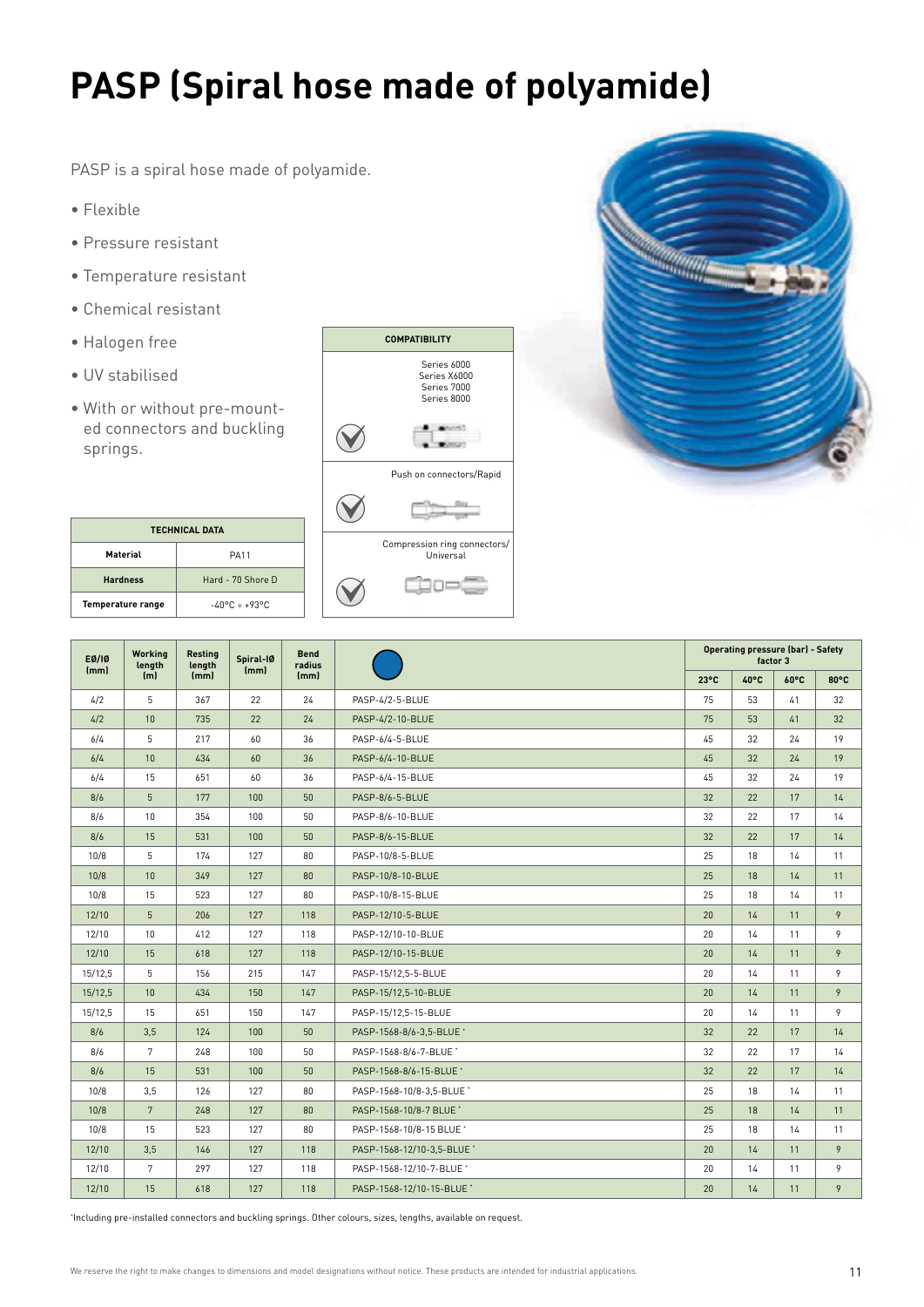### <span id="page-13-0"></span>**Multicore**

The multicore can contain hoses, liquid hoses, electrical cables and optic fibres.

- With or without filler profiles to maintain a round shape.
- Specification: to the customer's requirements.
- Minimum quantity: 500 m.

|                   | <b>TECHNICAL DATA</b>                                                                                                                                                                                       |  |
|-------------------|-------------------------------------------------------------------------------------------------------------------------------------------------------------------------------------------------------------|--|
| Material          | Casing: grey or black PVC<br>Inner hose: PA, PEL, PES or PUR<br>Liquid pipes: to customer's specification<br>Electrical cable: to customer's<br>specification<br>Optical fibre: to customer's specification |  |
| <b>Hardness</b>   | Depending on contents                                                                                                                                                                                       |  |
| Temperature range | Depending on contents                                                                                                                                                                                       |  |

#### **Example construction**



#### **Example models**

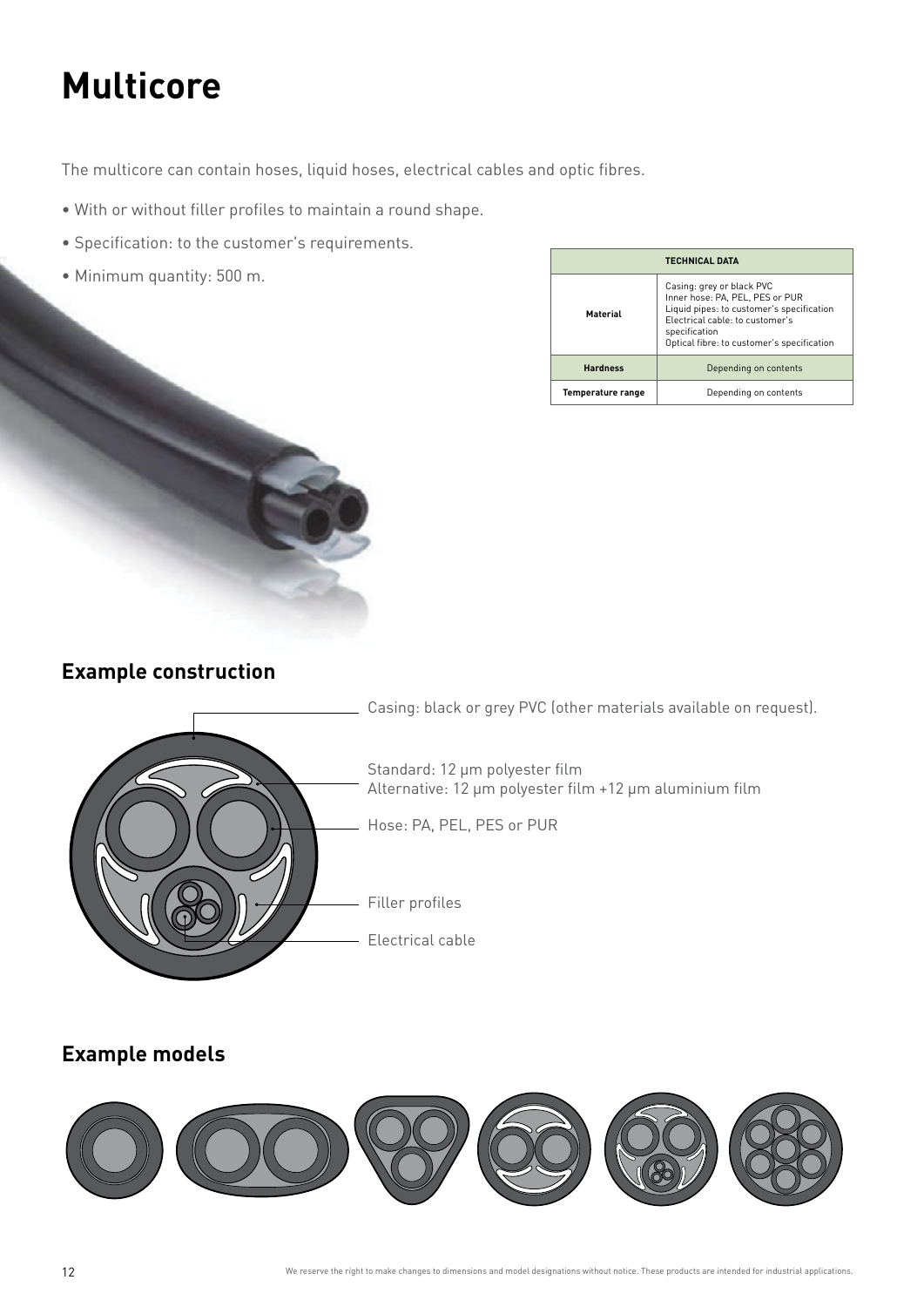### <span id="page-14-0"></span>**PUR-DUO**

PUR-DUO is two hoses that are welded together into a pair.

- Cleaner hose routing
- Faster hose routing
- Separate colours for differentiation





|          | <b>TECHNICAL DATA</b> |  |  |  |  |  |
|----------|-----------------------|--|--|--|--|--|
| Material | PUR                   |  |  |  |  |  |

| EØ/IØ<br>(mm) | Length<br>(m) | $\mathbf{\mathbf{)}$        |
|---------------|---------------|-----------------------------|
| 4/2           | 50            | PUR-DU0-4/2-50M BLUE/BLACK  |
| 6/4           | 50            | PUR-DU0-6/4-50M BLUE/BLACK  |
| 8/6           | 50            | PUR-DU0-8/6-50M BLUE/BLACK  |
| 10/8          | 50            | PUR-DUO-10/8 50M BLUE/BLACK |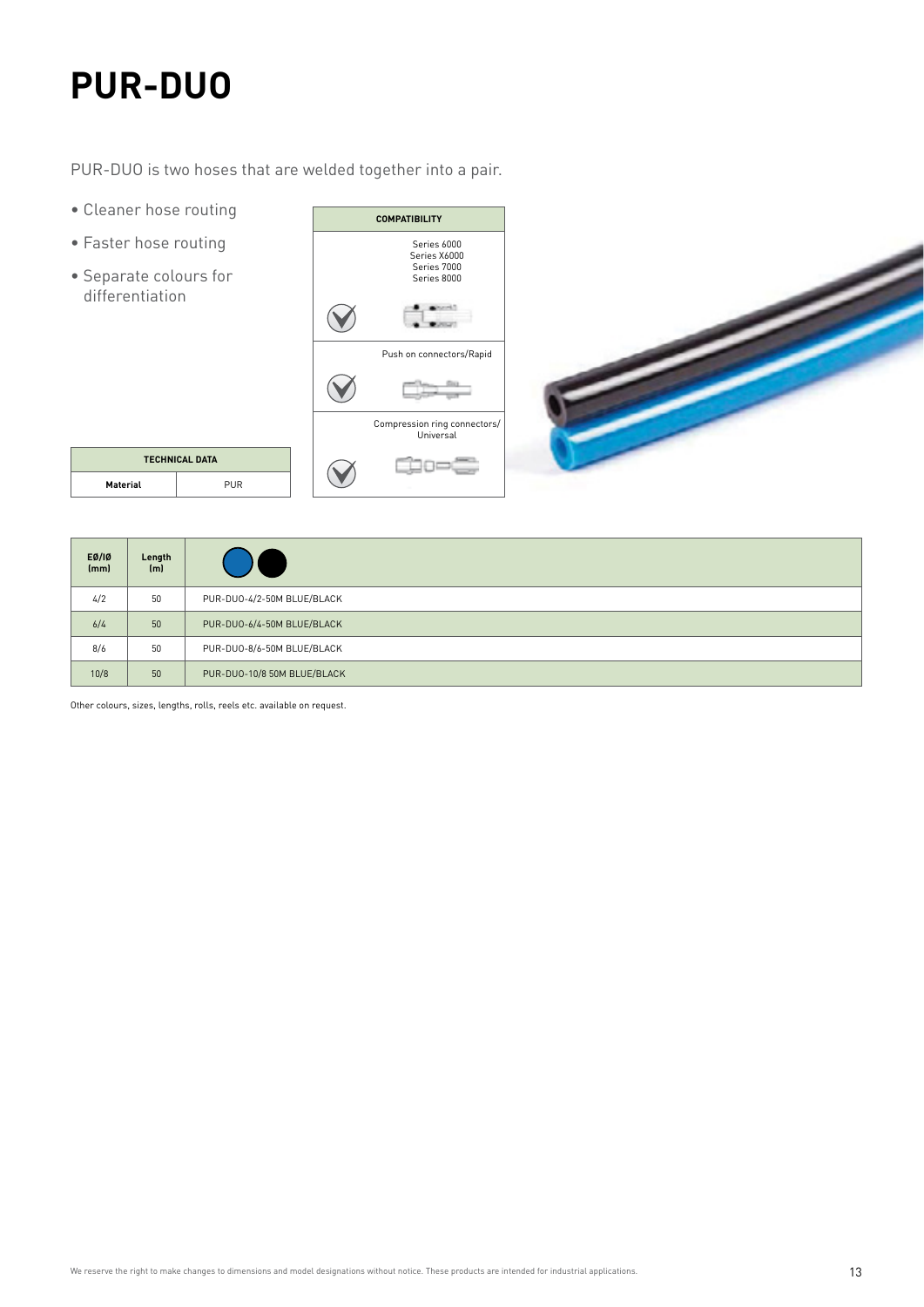### <span id="page-15-0"></span>**PUR-DUO-SP**

PUR-DUO-SP is a spring hose with two hoses that are welded together into a pair.

• Separate colours for differentiation **COMPATIBILITY** 





| EØ/IØ<br>(mm) | Length<br>(m) | Resting<br>length<br>(mm) | Spring-IØ<br>(mm) |                                |
|---------------|---------------|---------------------------|-------------------|--------------------------------|
| 4/2           | 10            | 1120                      | 30                | PUR-DUO-SP-4/2-10M BLUE/BLACK  |
| 6/4           | 10            | 1040                      | 45                | PUR-DUO-SP-6/4-10M BLUE/BLACK  |
| 8/6           | 10            | 1100                      | 58                | PUR-DUO-SP-8/6-10M BLUE/BLACK  |
| 10/8          | 10            | 1200                      | 84                | PUR-DUO-SP-10/8-10M BLUE/BLACK |

Other colours, sizes, lengths etc. available on request.

**TECHNICAL DATA Material** PUR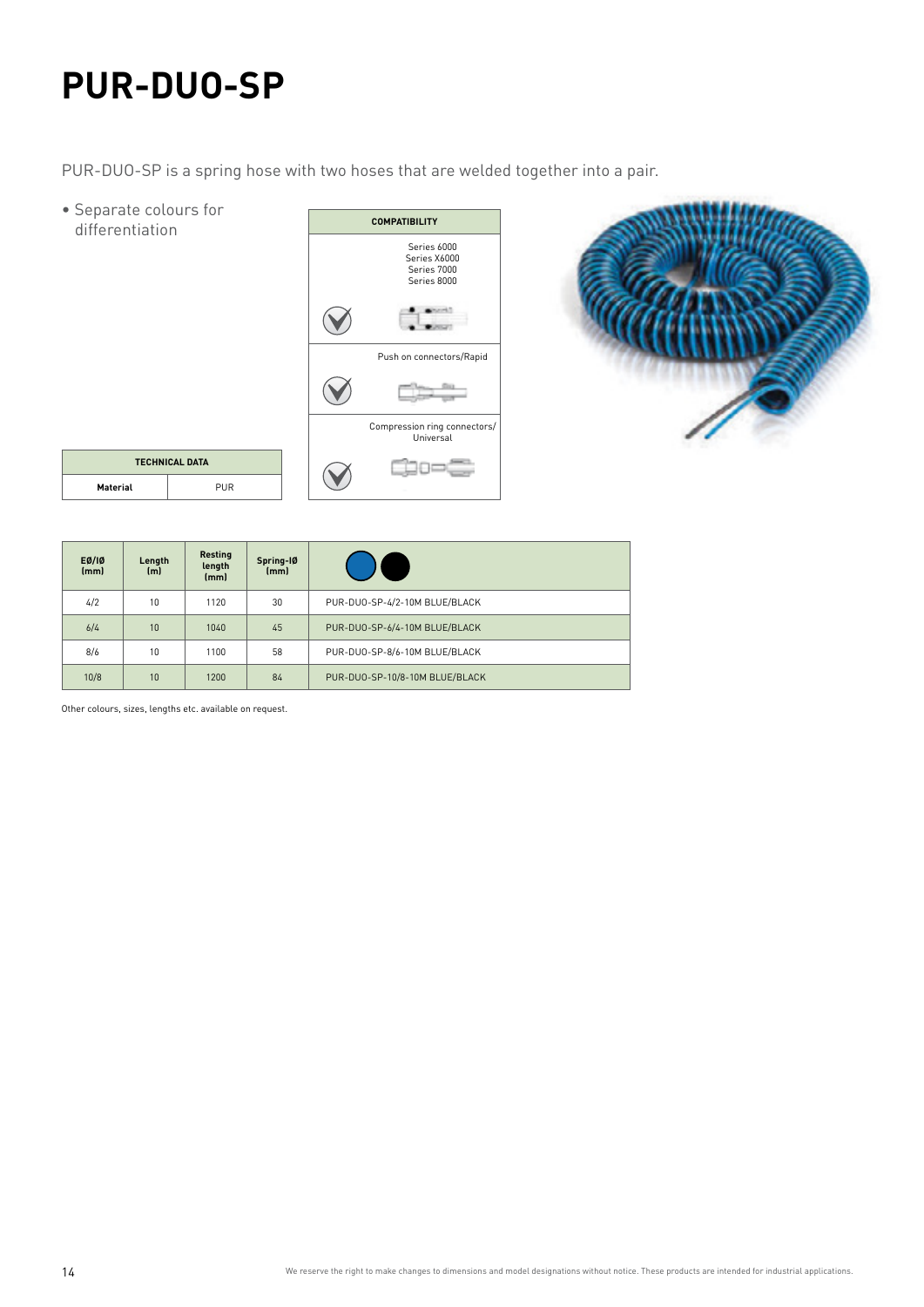### <span id="page-16-0"></span>**Accessories for hoses**

#### **Clamp strips**

Blue plastic Installed with nails/screws



| <b>Designation</b> | Number of hoses/clip | Hose-EØ (mm) |
|--------------------|----------------------|--------------|
| 4001-4/2-5/3-10    | 10                   | $4 - 5$      |
| $4001 - 6/4 - 10$  | 10                   | 6            |
| 4001-8/6-10        | 10                   | 8            |
| 4001-10/8-6        | Ò                    | 10           |
| 4001-12/9-6        |                      | 12           |

#### **T-clips**

+100°C

Black injection moulded acetal plastic -40°C ÷



| Installed with nails/screws |                          |              |  |  |
|-----------------------------|--------------------------|--------------|--|--|
| <b>Designation</b>          | Number of hoses/clip     | Hose-EØ (mm) |  |  |
| $T - 4 - 5$                 | $\mathfrak{p}$           | $4 - 5$      |  |  |
| $T-6-7$                     | $\overline{\phantom{0}}$ | $6 - 7$      |  |  |
| $T-8-9$                     | 2                        | $8 - 9$      |  |  |
| $T-10-11$                   | $\overline{\phantom{0}}$ | $10 - 11$    |  |  |
| $T-12-14$                   | $\mathfrak{p}$           | $12 - 14$    |  |  |
| $T-15-17$                   | $\mathcal{P}$            | $15 - 17$    |  |  |

T-18-21 2 18-21

#### **Hose/pipe cutter**

Metal

| <b>Designation</b> | <b>Description</b> |  |
|--------------------|--------------------|--|
| <b>PNZ-12</b>      | $max 12$ mm        |  |
| <b>PNZ-25</b>      | $max 25$ mm        |  |
| LAME X PNZ-12      | Blade for PNZ-12   |  |
| LAME X PNZ-25      | Blade for PNZ-25   |  |



#### **Tool for removing brake hose from brake coupling**

Plastic



| <b>Designation</b> | A                                                                             | G    | н  |      | Weight (g)     |
|--------------------|-------------------------------------------------------------------------------|------|----|------|----------------|
| DRK 6              | 6                                                                             | 25   | 6  | 19   |                |
| DRK8               | 8                                                                             | 28,5 | 7  | 20   |                |
| <b>DRK10</b>       | 10                                                                            | 30,5 | 9  | 22   | $\mathfrak{p}$ |
| <b>DRK12</b>       | 12                                                                            | 33   | 9  | 23   | 3              |
| <b>DRK15</b>       | 15                                                                            | 36   | 10 | 27   | 3              |
| <b>DRK16</b>       | 16                                                                            | 37   | 10 | 27,5 | $\overline{4}$ |
| <b>DRK 18</b>      | 18                                                                            | 40   | 12 | 31   | 5              |
| DRK-KIT-SE01       | Complete kit including hose section and connector (installed) - see<br>image. |      |    |      |                |





#### **Hose/pipe cutter**

Plastic

| <b>Designation</b> | <b>Description</b> |  |
|--------------------|--------------------|--|
| <b>PNZP-12</b>     | $4 - 12$ mm        |  |
| 4003-B15           | Blade for PNZP-12  |  |